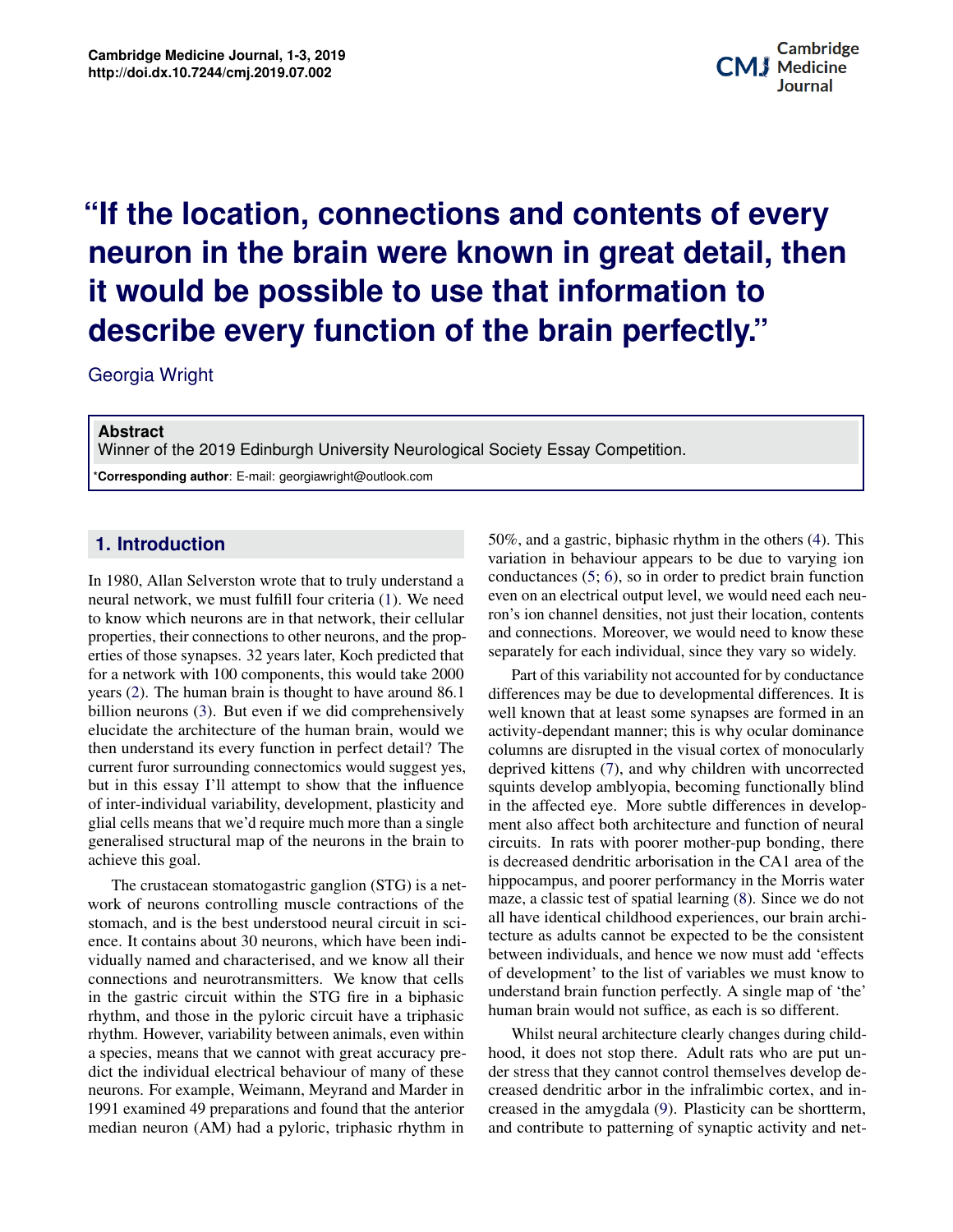work output, or long-term, and perhaps underlie memory and learning. For example, long-term potentiation (LTP) occurs when high frequency stimulation causes prolonged opening of NMDA receptors, resulting in a relatively large influx of calcium ions. Calcium-bound calmodulin then activates kinases, which phosphorylate AMPA receptors allowing them to fuse with the membrane, hence increasing excitability. We also know that there is a threshold for this stimulation to cause LTP, and we know that this threshold is itself plastic, to prevent innocuous inputs acquiring false salience and excitotoxicity, according to the Bienenstock, Cooper and Munro theory of metaplasticity [\(10\)](#page-2-9). Does it hold, then, that if we know exactly what inputs a synapse receives, how frequent, and how strong, we can accurately predict exactly when LTP will occur and hence plasticity need not be a barrier to our inferring the brain's function from its architecture? I would argue not; whilst we have a fairly clear idea of the process of LTP induction, we know much less about the mechanisms by which it is maintained. Thus we could perhaps predict when LTP would occur, but not its decay. Indeed, the duration of LTP maintenance appears to be very variable between individual preparations, even with the same stimulation given [\(11;](#page-2-10) [12\)](#page-2-11). A snapshot of a brain's neural architecture would be accurate for a single moment in time only, and plasticity would make it obsolete almost immediately.

Finally, and perhaps most importantly, we could never completely understand the brain's function until we understand glia. Glial cells make up at least 50% of the cellular component of our brains, and are dynamic participants in the brain's most critical activities. Astrocytes are the most numerous glial cells, and have various roles with different subtypes in different brain regions. They are involved in synaptic pruning and synaptic maturation (through cholesterol production), both processes key to development and plasticity of neurons. Astrocytes are connected in a syncytium via gap junctions, and have been proposed to be responsible for metaplasticity; they were found to propagate calcium waves between them in the strata radiata of CA1 when stimulation was applied to neurons in the strata oriens. The LTP-priming effect of this stimulation was abolished when a gap junction blocker or an adenosine receptor antagonist was applied, as were the calcium waves in the astrocytes [\(13\)](#page-2-12). This suggests astrocytes have some control over neural activity, so must be included in any effort to elucidate brain functions. Further evidence for astrocytes having a key functional role came from an ambitious experiment grafting human glial progenitor cells into neonatal mice. At adulthood, these cells had differentiated into mature astrocytes with human morphology, and fully integrated into the mouse brain. The chimaeric mice showed enhanced LTP, and improved learning and memory  $(14)$ .

Astrocytes can differentiate from oligodendrocyte progenitor cells (OPCs), as can oligodendrocytes themselves,

cells which provide the myelin sheath to axons in the brain [\(15\)](#page-2-14). The structure of this myelin sheath, and especially the spacing between the nodes where ion conduction occurs, is key to transmission speed. In the cochlea, myelination patterns are used to allow for delays in propagation and to facilitate sound localisation [\(16\)](#page-2-15). Not only is the development of specific myelination patterns important for normal function, but white matter itself is also plastic; preventing active central myelination in adult mice, without affecting existing white matter, prevented them from learning a new motor skill [\(17\)](#page-2-16). In humans also, diffusion tensor imaging showed white matter plasticity in adults learning to juggle [\(18\)](#page-2-17).

A third type of glial cell is microglia, which represent 10% of cells in the brain, and develop alongside neurons. They have a role in brain injury and illness, but are also implicated in synaptic function. For example, light deprivation altered the morphology of microglia in the visual cortex of mice, increasing the number of phagocytic structures and processes apposed to synaptic clefts. Light exposure reversed this, indicating that microglia interact with neurons in different ways depending on sensory experience, and perhaps contribute to synaptic plasticity [\(19\)](#page-2-18). Furthermore, when microglia are selectively depleted in adult mice, the animals develop deficits in many learning tasks, supporting an acute role in plasticity. There have even been attempts to employ microglia in explaining the gut-brain axis. This is the hypothesis that systemic inflammation affects the brain and can predispose to or trigger mental illnesses such as schizophrenia, possibly by leaving microglia in a primed or heightened state, causing an exaggerated response to further challenge and perhaps neuronal apoptosis [\(20\)](#page-2-19). Some authors have suggested that dysbiosis is the source of this systemic inflammation, as increased levels of a metabolite produced by Clostridium species, a common component of gut flora, is found in the urine of schizophrenia patients [\(21\)](#page-2-20), and normal gut microbiota are required for normal brain development [\(22\)](#page-2-21).

It is clear, then, that there are many variables determining brain function, both on a cellular and systems level, besides neuron location, connections and contents. Even if we could gather such detailed information, even if we had individualised 'brain maps' that were accurate to each person, we would be naïve to ignore non-neuronal influences on activity, such as glial cells and perhaps microbiota in the gut. This is not to say that such knowledge would not be useful, merely that connectomics and understanding of cellular properties are a crucial foundation, a first step in truly comprehending all functions of the brain.

## **References**

<span id="page-1-0"></span>[1] Selverston, A.I. (1980). Are Central Pattern Generators Understandable? Behavioral and Brain Sciences 3, 535.